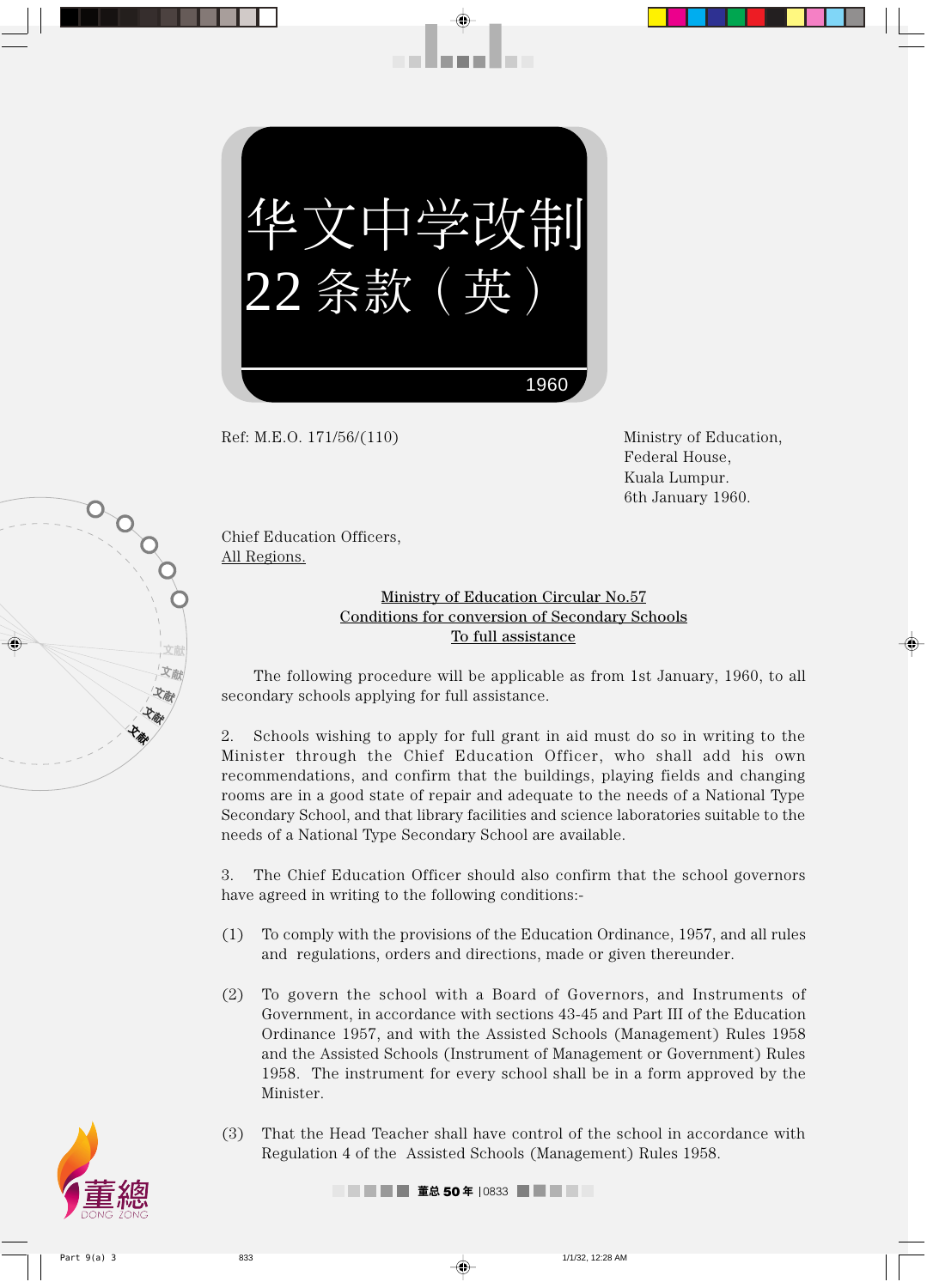

. . . . . . . . .

- (5) The time tables and syllabuses for the Courses of Instructions shall be in accordance with regulations made under the Schools (Courses of Studies) Regulations, 1956, and shall include adequate arrangements for the teaching and learning of the National Language and the English Language.
- (6) That admission will not/ be denied to any child on the ground of race or religion and that no pupils will be newly admitted to the school or retained in any class who is above the age limits as set out in Appendix 6 of the Education Report, 1956.
- (7) Teachers appointed within the agreed establishment by the Board of Governors shall have such minimum qualifications as the Minister my from time to time direct, and this establishment shall not be altered by the Board without the consent of the Chief Education Officers. Teachers may not be dismissed by the Governors without the approval of the Minister.
- (8) The Board may employ or dismiss approved staff other than teachers after consultation with the Head Teacher. Approved staff means staff approved by the Minister at rates prescribed or approved by him.
- (9) To provide such accommodation for approved classes and such playing space as shall be required by the Minister, and to undertake that such accommodation or playing space shall not be increased, decreased, or in anyway altered without the consent of the Minister.
- (10) To undertake that the total number of pupils on the register of the school and the number of pupils in any one class shall not exceed limits approved by the Minister.
- (11) To undertake that the number of classes and streams in the school shall not exceed the maximum number approved by the Minister.
- (12) To abide by the requirements of the Schools (Discipline) Regulations 1956.
- (13) To collect by deduction from salaries from teachers and other employees of the school such contributions as may be established by law for the purpose of a Provident Fund or Pension Scheme.
- (14) To collect fees where applicable from pupils according to current regulations.
- (15) To provide at the request of the Minister facilities for teaching practice for teachers-in-training under any approved scheme of training.
- (16) To provide a five years course of secondary education in accordance with syllabuses and timetable prescribed under the Schools (Courses of Studies) Regulations 1956, provided that it shall be permissible to allow a transitional class to be known as Remove for the year before the commencement of the normal secondary school course.